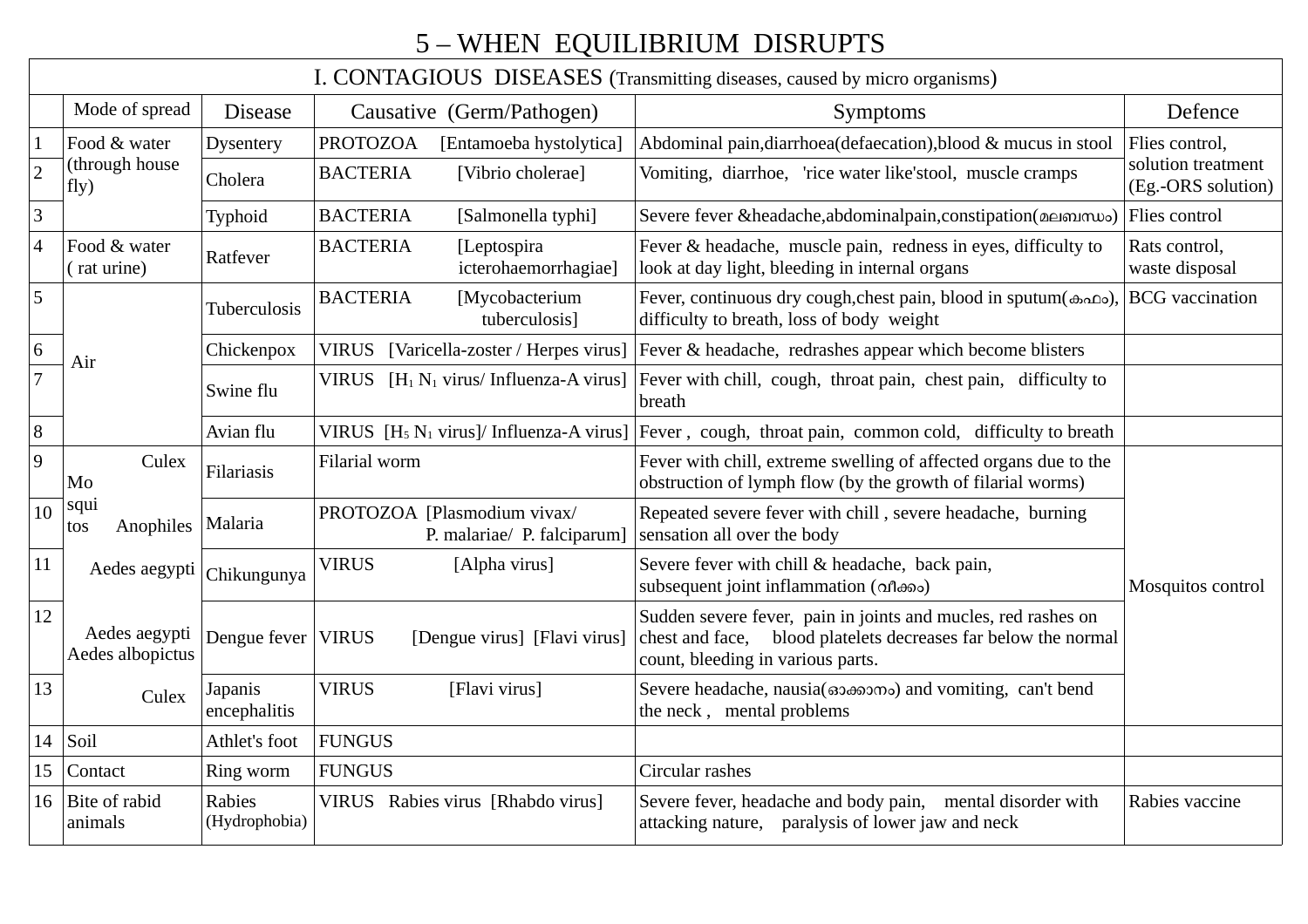- Which are the micro organisms that cause diseases? How do they cause diseases?
	- \*VIRUS By undertaking the genetic control of the host cell , multiply and thus destroy the cell.
	- \* FUNGUS They release enzymes, which destroy the cells.
	- \* BACTERIA They multiply through cell division and the toxins relesed by metabolism kill or distrupt the working of the cells.
	- \* PROTOZOA Their toxins destroy the cells. Enzymes released them damages the inner lining(epithelium). Some of them destroy blood cells.

#### II. BAD HABITS AND DISEASES

- \* SMOKING Chemical substances like tar, nicotin, CO , benzopyrin etc. enter inside the body through smoking.
	- Decreases vital capacity of lungs. Bronchitis may occure . Carcinogens result lung cancer.
	- Smoking affects the nervous system to cause nausea, mental depression, addiction to nicotin and tremor in hands. Production of adrenalin increases.
	- Increases cholesterol level and rises blood pressure. Blood flow to the toes of foot decreases due to decrese in the inner diameter of arteries. A stable compound, carboxyhaemoglobin, forms in blood and therefore the transport of respiratory gases reduces.
	- Increases the secretion of gastric glands. Increases peristalsis.
	- Passive smoking is harmful too.
- \* CONSUMPTION OF ALCOHOL Alcohol reaches the internal environment quickly to affect the nervous system and the reflexes slow down hence, hinders neuro-muscularcoordination. Lose the ability to take quick decisions in emergency.
	- (Eg:-An emergency occurs when driving a vehicle)
	- Affect liver to cause cirrhosis and hepatitis.
	- Affect the digestive system and cause bulged stomach or intestinal inflammation. - Addiction to drinks.
- \* DRUGS Drugs easily affect the nervous system to disrupt the rhythm of internal environment.
	- Quickly develops addiction to drugs.
	- Affect nervous system and reflexes become slow to feel fear, sedation, hallucination (മതിഭമം), depression and anxiety.
	- Encourage aggressive behaviour and anti social activities.
	- Social isolation Possibility of spreading HIV
- III. CANCER (The conditon in which the uncontrolled multiplication of cells, to destroy other cells by consuming their nutrients)

Reasons - Carcinogens that enter through the consumption of tobacco products or pesticides, ultra violet and other radiations, some kinds of viruses etc.

#### IV. GENETIC DISORDERS

| Haemophilia                                                 | Sickle cell Anaemia                                                                    |  |
|-------------------------------------------------------------|----------------------------------------------------------------------------------------|--|
| Excessive bleeding even from small wounds as blood does     | $\vert$ Oxygen transport by RBCs is affected due to their transformation in to $\vert$ |  |
| not clot, due to defective synthesis of one of the proteins | sickle shaped cells, when the level of oxygen decreases in blood.                      |  |
| that enables blood coagulation.                             | Such patients will be anaemic and weaken.                                              |  |

? - Deficiency of iron or some kinds of vitamins cause ------ ? (Anaemia)

 ? - The difference between anaemia and sickle cell anaemia ? (Anaemia is a deficiency disease caused by the deficiency of iron or some kinds of vitamins in food. Sickle cell anaemia is a genetic disease in whih the red blood cells undergo sickle shape.)